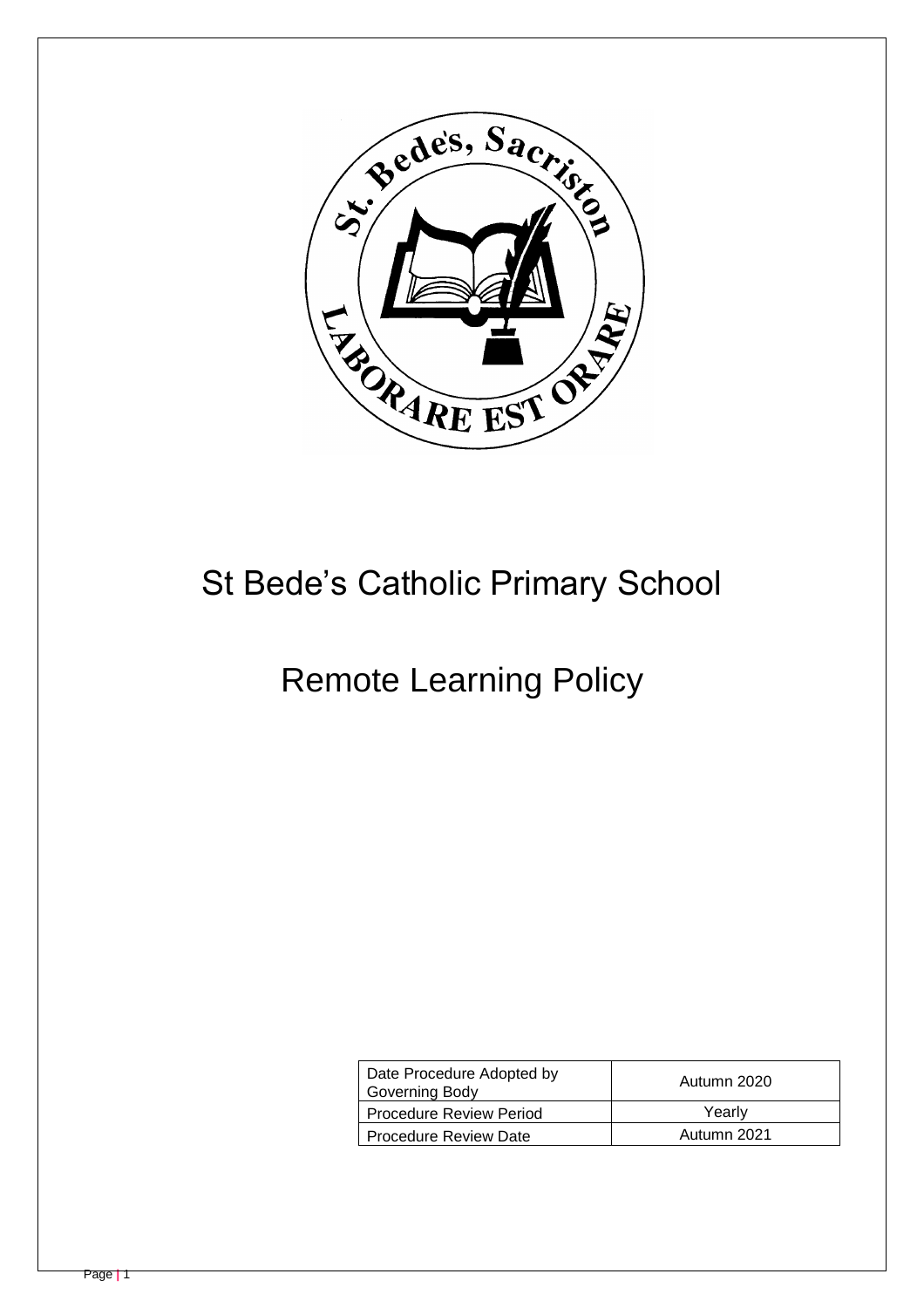# **Contents**

### <span id="page-1-0"></span>**1. Aims**

This remote learning policy for staff aims to:

- Ensure consistency in the approach to remote learning for pupils who aren't in school
- Set out expectations for all members of the school community with regards to remote learning
- > Provide appropriate guidelines for data protection

#### <span id="page-1-1"></span>**2. Roles and responsibilities**

- Pastoral lead: Mrs Alderson
- SENCO: Mrs Alderson
- Computing Subject Leader: Mrs Tervit
- E-Safety Lead: Mrs Alderson
- > Safeguarding Governor: Mr Fingleton
- DSLs: Mrs Alderson, Mrs Holtham and Mrs Spratt

#### **2.1 Pupils and parents**

Staff can expect pupils learning remotely to:

- $\geq$  Be contactable during the school day although consider they may not always be in front of a device the entire time.
- Complete work to the deadline set by teachers.
- Seek help if they need it, from teachers or teaching assistants.

Staff can expect parents with children learning remotely to:

- Ensure their child's work, any teacher comments and any resources remain private between the family and the teacher. There should be no communication with school or work/comments posted on social media.
- Make the school aware if their child is sick or otherwise can't complete work.
- Seek help from the school if they need it.
- Ensure their child is respectful when communicating with staff.
- Parent communication with staff should only be via the parent e-mail (stbedesrcvaparents@durhamlearning.net)
- Alert teachers if their child is not able to complete work.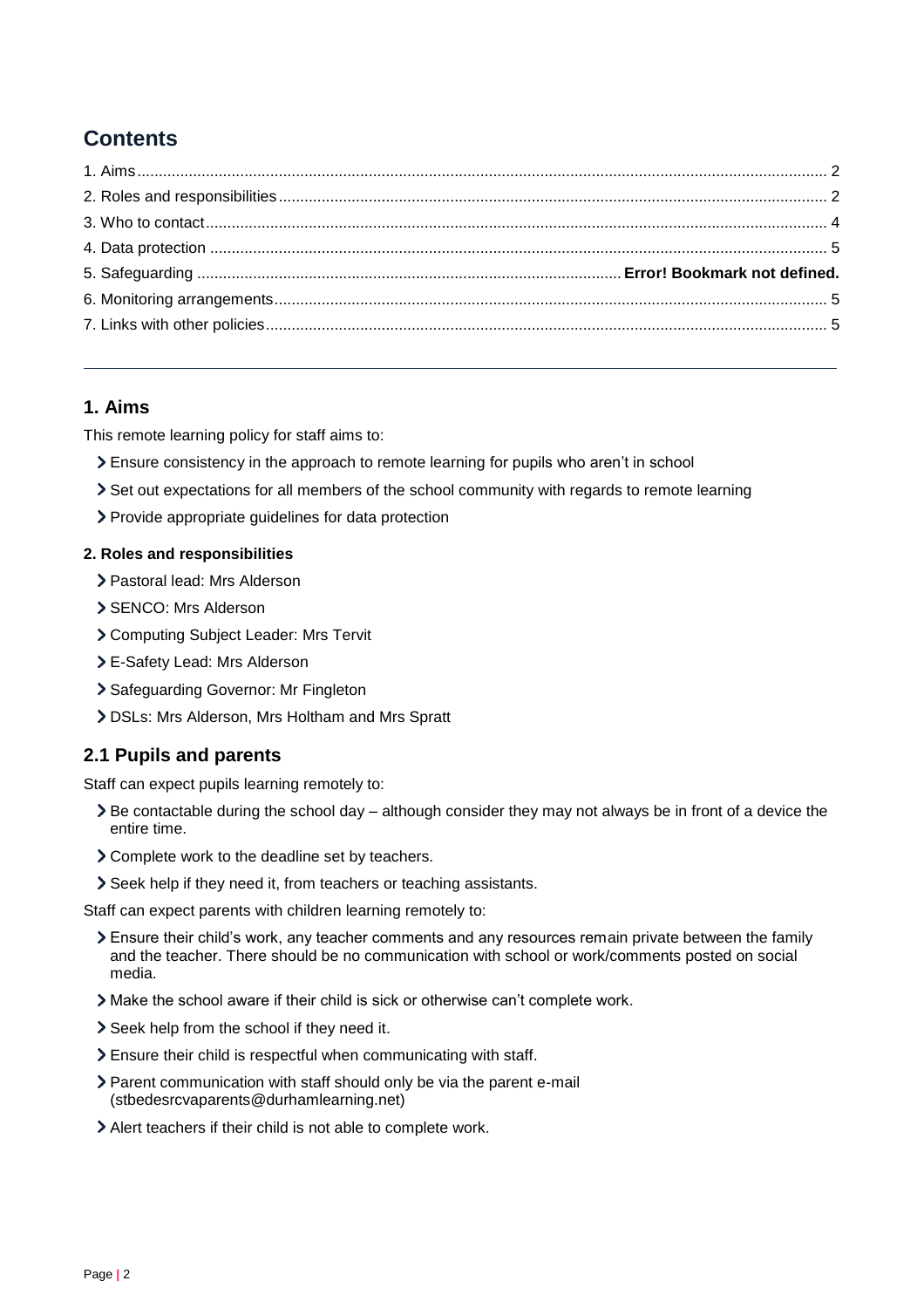### **2.2 Teachers**

When providing remote learning, teachers must be available between 9am and 3.30pm.

If they're unable to work for any reason during this time, for example due to sickness or caring for a dependent, they should report this using the normal absence procedure.

When providing remote learning, teachers are responsible for:

 $\sum$  Setting work –

- o Provide work for the class they are responsible for.
- $\circ$  Daily maths and English activities-these may be linked to appropriate websites
- o 1 x weekly reading (comprehension) and Science activity
- o Provide weekly foundation links/ task this could be on a rotation basis.
- o Teachers should complete the shared document on the onedrive to record what home learning has been set.
- o Work needs to be uploaded to Seesaw daily before the children access.
- o Work should be uploaded into the Seesaw platform.
- $\circ$  Teachers should follow their yearly plans and white rose maths plans to ensure consistency in progression across the school.
- $\triangleright$  Providing feedback on work
	- $\circ$  Children should upload completed work where teachers can edit with comments
	- $\circ$  Class text messages/e-mails may be sent to provide class or individual feedback.
	- o The completion deadlines will be set using the features in Seesaw.
- Xeeping in touch with pupils who aren't in school and their parents
	- Parents should email using the parent email address [\(stbedesrcvaparents@durhamlearning.net\)](mailto:stbedesrcvaparents@durhamlearning.net), sending pictures of the activities/ tasks that their children have been completing at least x 1 weekly. Parents may also use this e-mail to communicate with class teachers.
	- o In the event of school closure or year group closure; a member of staff (preferably the class teacher where appropriate) should make telephone contact with the family and child 1 x weekly. If this is carried out at home, staff must use 141 before dialling.
	- o All complaints, safeguarding concerns should be directed towards the appointed safe guard leads/ SLT. Mrs E Alderson, Mrs A Holtham and Mrs D Spratt at st.bedes.rc.sacriston@stbedessacriston.co.uk
	- o If home learning is not being completed, in the first instance a text will be sent to alert parents to this fact. If it continues, the class teacher will e-mail the parent directly to offer support. If this still continues, the matter to be referred to the Head Teacher.

#### **2.2 Teaching assistants**

When assisting with remote learning, teaching assistants must be available between [9am -3.30pm].

If they're unable to work for any reason during this time, for example due to sickness or caring for a dependent, they should report this using the normal absence procedure.

When assisting with remote learning, teaching assistants are responsible for:

 $\geq$  Supporting pupils who aren't in school with learning remotely –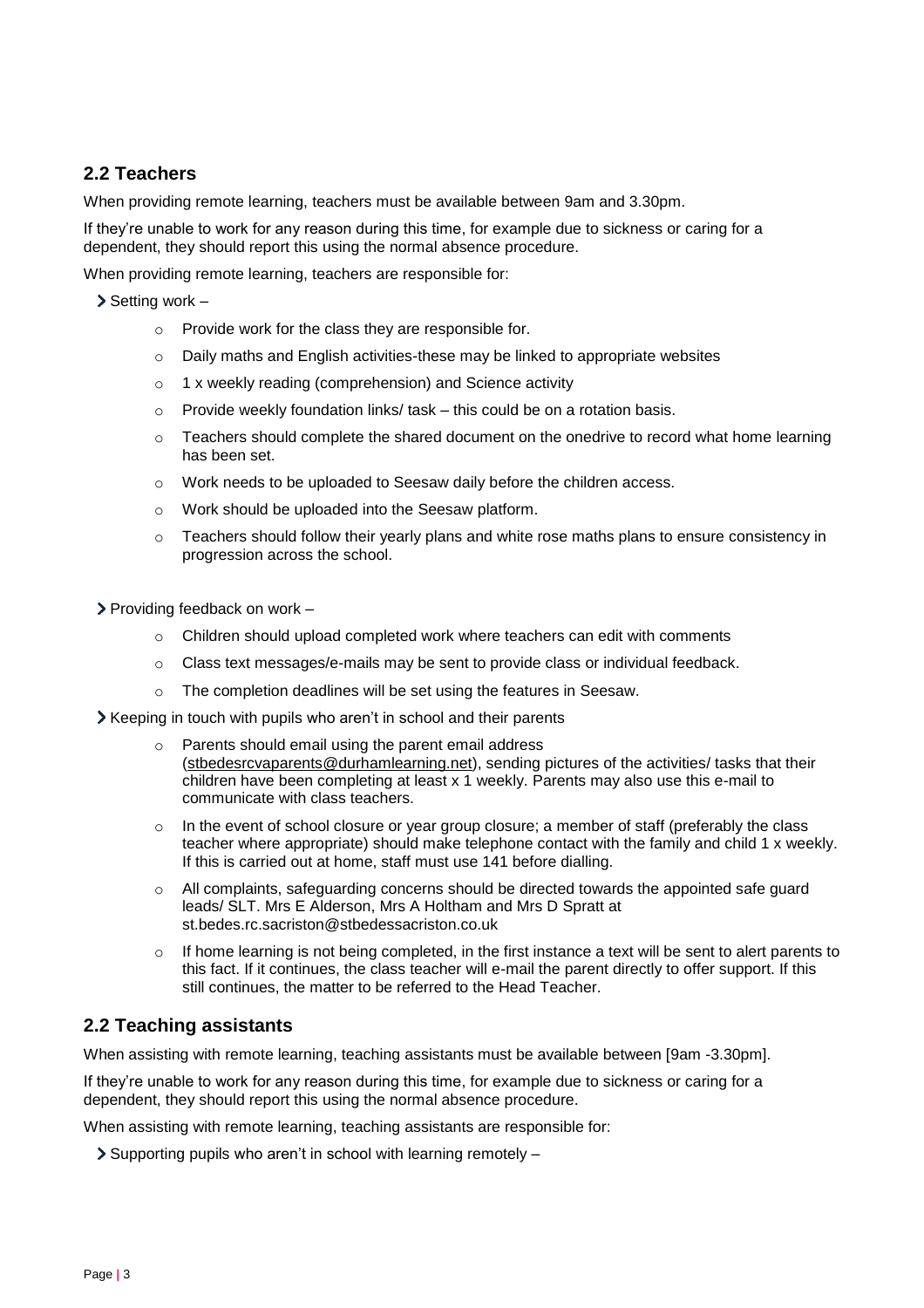- $\circ$  Assisting teachers with preparing resources and finding appropriate websites
- o Providing support where appropriate to individual children or parents

#### **2.3 Subject leads**

Alongside their teaching responsibilities, subject leads are responsible for:

- Considering whether any aspects of the subject curriculum need to change to accommodate remote learning.
- Working with teachers teaching their subject remotely to make sure all work set is appropriate and consistent.
- Working with other subject leads and senior leaders to make sure work set remotely across all subjects is appropriate and consistent, and deadlines are being set an appropriate distance away from each other.
- Leads should monitor the remote work set by teachers in their subject, they can do this via a meeting or check the remote learning subject check on the one drive.
- Leads should alert teachers to resources they can use to teach their subject remotely.

#### **2.4 Senior leaders**

Alongside any teaching responsibilities, senior leaders are responsible for:

- Co-ordinating the remote learning approach across the school. The senior lead is Mrs Alderson
- Monitoring the effectiveness of remote learning –through regular meetings with teachers and subject leaders, reviewing work set or reaching out for feedback from pupils and parents.
- Monitoring the security of remote learning systems, including data protection and safeguarding consideration.

#### **2.5 Designated safeguarding lead**

The DSL is responsible for:

Ensuring that online learning adheres to the school Keeping Children Safe in Education Policy or any addendum to it.

#### **2.7 Governing board**

The governing board is responsible for:

- Monitoring the school's approach to providing remote learning to ensure education remains as high quality as possible.
- Ensuring that staff are certain that remote learning systems are appropriately secure, for both data protection and safeguarding reasons.

#### <span id="page-3-0"></span>**3. Who to contact**

If staff have any questions or concerns about remote learning, they should contact the following individuals:

- Issues in setting work talk to the relevant subject lead or SENCO
- $\ge$  Issues with behaviour talk to the relevant teacher/SLT
- $\ge$  Issues with IT talk to IT Subject Leader who will then refer on to the IT Technician
- Issues with their own workload or wellbeing talk to Head Teacher
- Concerns about data protection talk to the data protection officer (Mrs Brady)
- Concerns about safeguarding talk to the DSL (Mrs Alderson/Mrs Holtham/Mrs Spratt)

Include contact details where necessary.